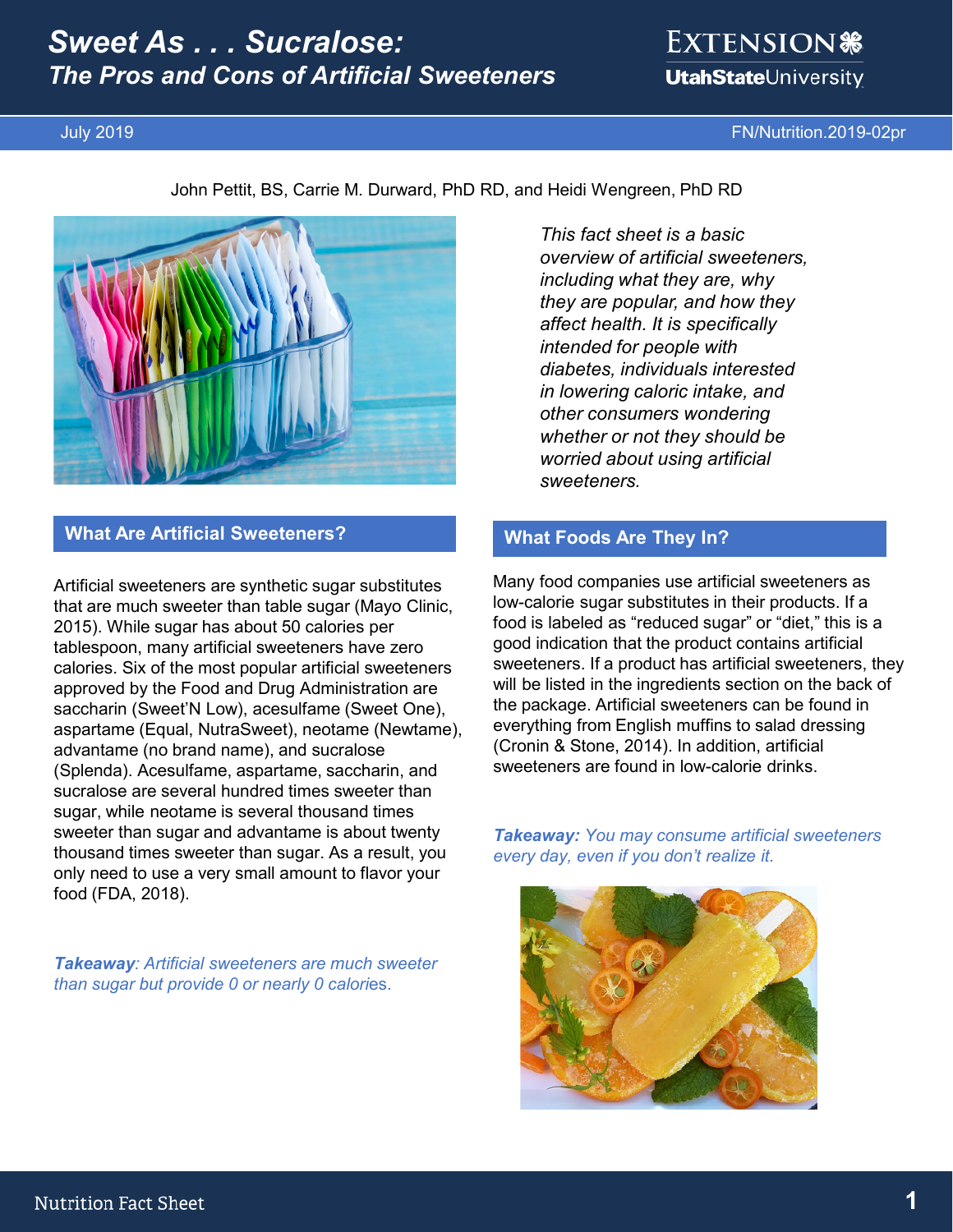

#### **Why Would I Want to Use Artificial Sweeteners?**

Many artificial sweeteners don't contain calories, so they can be used as a way for a person to cut calories without compromising taste (Gardner et al., 2012). The American Heart Association also released an advisory in 2018 stating that artificially sweetened beverages may be a good way for adults who usually drink sugar sweetened beverages to cut back on sugar and calories, however they encouraged water (plain, carbonated, and unsweetened flavored) as the best option (Johnson et al., 2018). Artificial sweeteners can be an important option for diabetics since they provide sweet taste without sugar, reducing the risk of high blood glucose compared to beverages or foods sweetened with sugar. However, some scientists disagree about the impact of artificial sweeteners on blood sugar (Brown, Banate, & Rother, 2010). For example, a systematic review published in 2010 in the *International Journal of Pediatric Obesity* referenced some studies that showed that artificial sweeteners negatively impact the health of people with diabetes, but it also pointed to others that did not show such effects. However, the American Diabetes Association asserted that artificial sweeteners are safe for people with diabetes to consume as long as they don't eat more than the amounts recommended by the FDA (American Diabetes Association, 2008) and are following other recommendations about healthy eating.

*Takeaway: Artificial sweeteners can help you cut sugar and calories, and are safe sugar substitutes for adults with and without diabetes***.**

### **Are They Safe to Eat?**

In 2009, the National Cancer Institute concluded that there is no clear evidence that artificial sweeteners cause cancer in humans (AND, 2012). Nevertheless, artificial sweeteners have been linked to other diseases. Several metaanalyses (research papers that analyze many previous studies to answer a question) found that people who drink excessive amounts of artificially sweetened drinks are more likely to have type 2 diabetes and hypertension (Azad et al., 2017; Greenwood et al., 2014; Gu & Tucker, 2017; Han & Powell, 2013; Imamura et al., 2015; Narain, Kwok, & Mamas, 2016). Another meta-analysis showed that artificial sweeteners may be associated with increased risk of being overweight and having heart problems (Azad et al., 2017). However, these meta-analyses did not show that artificial sweeteners *cause* these problems, but that they are *associated* with them. This may be because people who have elevated risk for these diseases start consuming more artificial sweeteners as a way to cut calories.

Artificial sweeteners may impact your health by changing the bacteria that live in your gut. One study showed that using artificial sweeteners causes a direct change in the bacteria living in the intestine (Suez, Korem, Zilberman-Schapira, Segal, & Elinav, 2015). Another study suggested that artificial sweeteners can cause glucose intolerance (which can lead to diabetes) by changing which bacteria live in the gut (Suez et al., 2014).

The American Heart Association also released an advisory in 2018 which advised against prolonged consumption of artificially sweetened beverages in children. This advisory further encouraged water (plain, carbonated, and unsweetened flavored) as the best beverage option (Johnson et al., 2018).

*Takeaway: Artificial sweeteners have not been found to cause cancer, but they are associated with other diseases. Artificial sweeteners can also change which bacteria live in the intestine, which may have a negative impact on health.*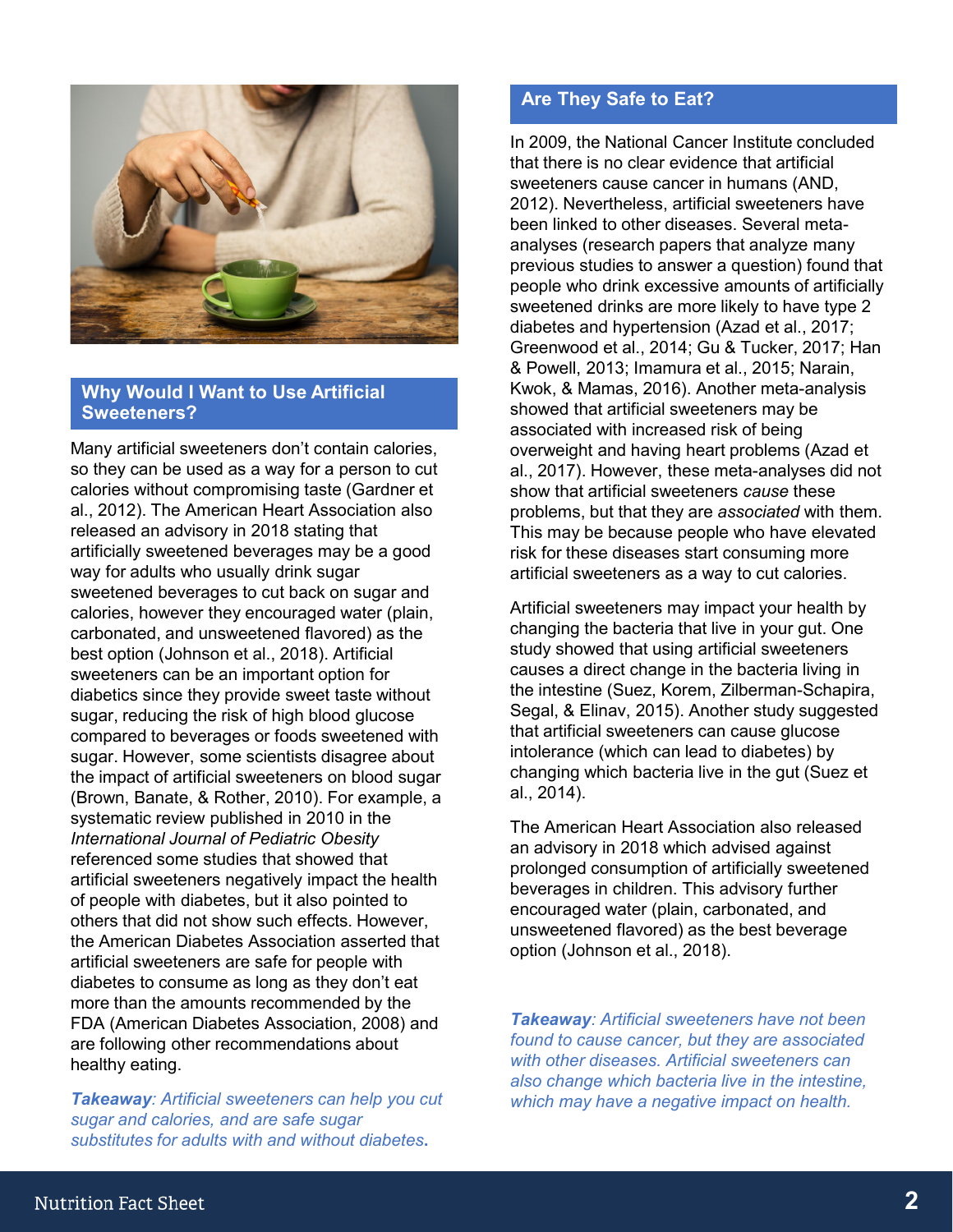## **Are They Effective for Weight Loss?**

The results have been mixed; there is evidence that ties artificial sweeteners both to weight loss and weight gain. Randomized controlled trials provide evidence that one thing *causes* another to happen (i.e., if using artificial sweeteners instead of sugar causes you to lose weight). One meta-analysis that looked at many randomized controlled trials showed that using artificial sweeteners had no significant effect on weight (Azad et al., 2017) while two others found that people who substituted artificial sweeteners for added sugar experienced a modest but significant weight loss (Miller & Perez, 2014; Rogers et al., 2016). Prospective studies follow people through time and illustrate if two things are likely to occur together, but do not show a causal relationship (i.e., they show if people that use artificial sweeteners tend to weigh more or less than people who don't, but they do not show if the artificial sweeteners cause this). When we look at observational studies, we find that people who use artificial sweeteners tend to gain weight (Azad et al., 2017; Miller & Perez, 2014). While observational studies can tell us whether or not artificial sweeteners and weight gain tend to occur together (i.e., they show associations), randomized controlled trials are better at showing whether artificial sweeteners actually cause weight loss or weight gain.

*Takeaway: Although the evidence is somewhat mixed, randomized controlled trials indicate no effect or a small weight loss effect of substituting added sugars with artificial sweeteners.* 



### **How Much Can I Safely Eat?**

The FDA recommends that a 132-pound person should not consume more than the equivalent of 30 cans of Diet Coke with Splenda, 24 cans of Diet Coke with aspartame, 23 single-serve packets of neotame, 14 cans of Tab with saccharin, or 7 cans of Pepsi One made with sucralose per day (FDA, 2018; Franz, 2010).

*Takeaway: The daily upper limits for artificial sweeteners established by the FDA are much higher than what the average person consumes in a day.*

#### **In Conclusion**

Artificial sweeteners are low-calorie sugar substitutes that are found in many food products. Replacing foods containing added sugars with food and beverages that have artificial sweeteners is one way to cut back the amount of added sugars you consume. Although the evidence isn't clear about their associations with type 2 diabetes and obesity, there is no evidence that suggests that artificial sweeteners cause cancer when consumed in amounts less than the Acceptable Daily Intake limits. The American Heart Association cautions against the prolonged consumption of artificially sweetened beverages in children.